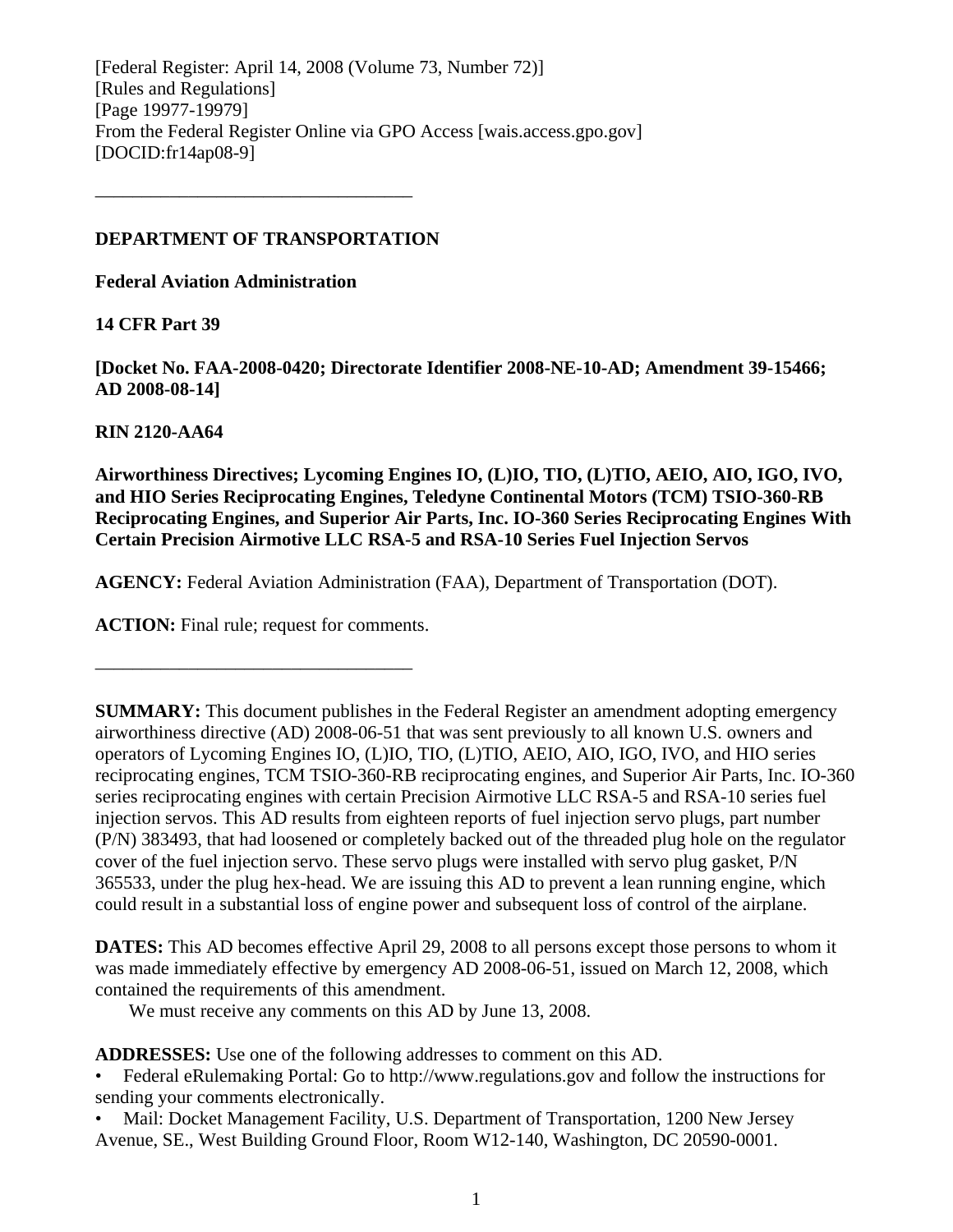• Hand Delivery: Deliver to Mail address above between 9 a.m. and 5 p.m., Monday through Friday, except Federal holidays.

• Fax: (202) 493-2251.

 Contact Precision Airmotive LLC at http://www.precisionairmotive.com for the service information identified in this AD.

**FOR FURTHER INFORMATION CONTACT:** For Precision Airmotive LLC, Richard Simonson, Aerospace Engineer, Propulsion Branch, FAA, Transport Airplane Directorate, 1601 Lind Avenue, SW., Renton, Washington 98055; e-mail: Richard.simonson@faa.gov; telephone: (425) 917- 6507; fax: (425) 917-6590.

 For Lycoming Engines, Norm Perenson, Aerospace Engineer, New York Aircraft Certification Office, FAA, Engine & Propeller Directorate, 1600 Stewart Avenue, Suite 410, Westbury, NY 11590; e-mail: Norman.perenson@faa.gov; telephone: (516) 228-7337; fax: (516) 794-5531.

 For Teledyne Continental Motors, Kevin Brane, Aerospace Engineer, Atlanta Aircraft Certification Office, FAA, Small Airplane Directorate, One Crown Center, 1895 Phoenix Blvd., Suite 450, Atlanta, GA 30349; e-mail: kevin.brane@faa.gov; telephone: (770) 703-6063; fax: (770) 703- 6097.

 For Superior Air Parts, Inc., Tausif Butt, Aerospace Engineer, Special Certification Office, FAA, Rotorcraft Directorate, Southwest Regional Headquarters, 2601 Meacham Blvd., Fort Worth, Texas 76137; e-mail: Tausif.butt@faa.gov; telephone: (817) 222-5195; fax: (817) 222-5785.

**SUPPLEMENTARY INFORMATION:** On March 12, 2008, the FAA issued emergency AD 2008- 06-51, that applies to Lycoming Engines IO, (L)IO, TIO, (L)TIO, AEIO, AIO, IGO, IVO, and HIO series reciprocating engines, TCM TSIO-360-RB reciprocating engines, and Superior Air Parts, Inc. IO-360 series reciprocating engines with certain Precision Airmotive LLC RSA-5 and RSA-10 series fuel injection servos. That AD requires inspecting servo plugs for looseness and damage on fuel injection servos that have a servo plug gasket, P/N 365533, installed, inspecting the servo regulator cover threads for damage, inspecting the gasket for damage, reinstalling acceptable parts, and torquing the servo plug to a new, higher torque to help maintain the proper clamp-up force against the plug and cover. That AD resulted from eighteen reports of fuel injection servo plugs, P/N 383493, that had loosened or completely backed out of the threaded plug hole on the regulator cover of the fuel injection servo. This condition, if not corrected, could result in a substantial loss of engine power and subsequent loss of control of the airplane.

### **FAA's Determination and Requirements of This AD**

 Since the unsafe condition described is likely to exist or develop on other engines of the same type design, we issued emergency AD 2008-06-51 to prevent a lean running engine, which could result in a substantial loss of engine power and subsequent loss of control of the airplane. This AD requires inspecting servo plugs for looseness and damage on fuel injection servos that have a servo plug gasket, P/N 365533, installed, inspecting the servo regulator cover threads for damage, inspecting the gasket for damage, reinstalling acceptable parts, and torquing the servo plug to a new, higher torque to help maintain the proper clamp-up force against the plug and cover.

## **FAA's Determination of the Effective Date**

 Since an unsafe condition exists that requires the immediate adoption of this AD, we have found that notice and opportunity for public comment before issuing this AD are impracticable, and that good cause existed to make the AD effective immediately on March 12, 2008, to all known U.S. owners and operators of Lycoming Engines IO, (L)IO, TIO, (L)TIO, AEIO, AIO, IGO, IVO, and HIO series reciprocating engines, TCM TSIO-360-RB reciprocating engines, and Superior Air Parts, Inc. IO-360 series reciprocating engines with certain Precision Airmotive LLC RSA-5 and RSA-10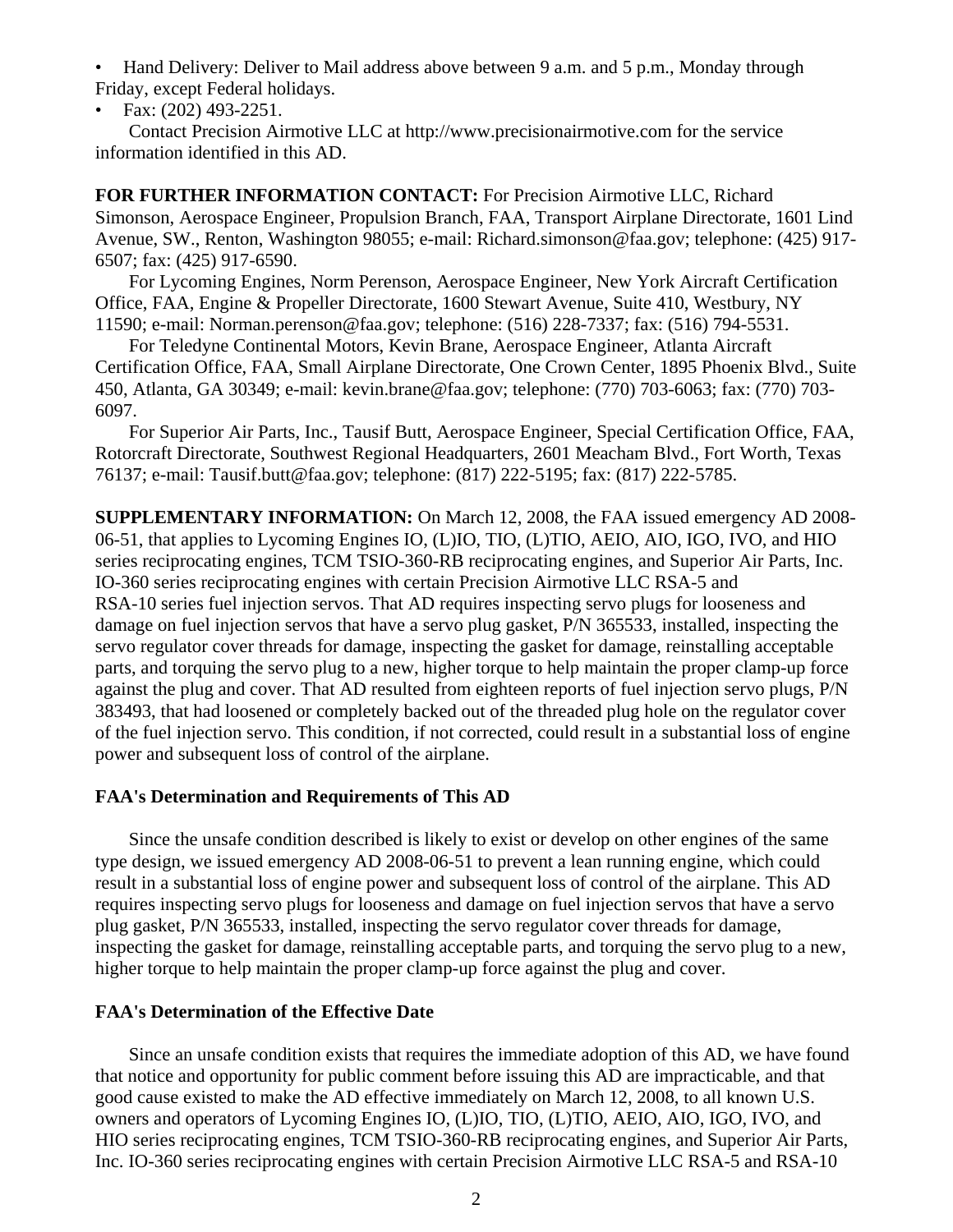series fuel injection servos. These conditions still exist, and we are publishing the AD in the Federal Register as an amendment to Section 39.13 of part 39 of the Code Federal Regulations (14 CFR part 39) to make it effective to all persons.

### **Interim Action**

These actions are interim actions and we may take further rulemaking actions in the future.

#### **Comments Invited**

 This AD is a final rule that involves requirements affecting flight safety and was not preceded by notice and an opportunity for public comment. However, we invite you to send us any written relevant data, views, or arguments regarding this AD. Send your comments to an address listed under ADDRESSES. Include ''AD Docket No. FAA-2008-0420; Directorate Identifier 2008-NE-10-AD'' in the subject line of your comments. We specifically invite comments on the overall regulatory, economic, environmental, and energy aspects of the rule that might suggest a need to modify it.

 We will post all comments we receive, without change, to http://www.regulations.gov, including any personal information you provide. We will also post a report summarizing each substantive verbal contact with FAA personnel concerning this proposed AD. Using the search function of the Web site, anyone can find and read the comments in any of our dockets, including, if provided, the name of the individual who sent the comment (or signed the comment on behalf of an association, business, labor union, etc.). You may review the DOT's complete Privacy Act Statement in the Federal Register published on April 11, 2000 (65 FR 19477-78).

### **Examining the AD Docket**

 You may examine the AD docket on the Internet at http://www.regulations.gov; or in person at the Docket Operations office between 9 a.m. and 5 p.m., Monday through Friday, except Federal holidays. The AD docket contains this AD, the regulatory evaluation, any comments received, and other information. The street address for the Docket Operations office (telephone (800) 647-5527) is the same as the Mail address provided in the ADDRESSES section. Comments will be available in the AD docket shortly after receipt.

### **Authority for This Rulemaking**

 Title 49 of the United States Code specifies the FAA's authority to issue rules on aviation safety. Subtitle I, Section 106, describes the authority of the FAA Administrator. Subtitle VII, Aviation Programs, describes in more detail the scope of the Agency's authority.

We are issuing this rulemaking under the authority described in Subtitle VII, Part A, Subpart III, Section 44701, ''General requirements.'' Under that section, Congress charges the FAA with promoting safe flight of civil aircraft in air commerce by prescribing regulations for practices, methods, and procedures the Administrator finds necessary for safety in air commerce. This regulation is within the scope of that authority because it addresses an unsafe condition that is likely to exist or develop on products identified in this rulemaking action.

### **Regulatory Findings**

 We have determined that this AD will not have federalism implications under Executive Order 13132. This AD will not have a substantial direct effect on the States, on the relationship between the national Government and the States, or on the distribution of power and responsibilities among the various levels of government.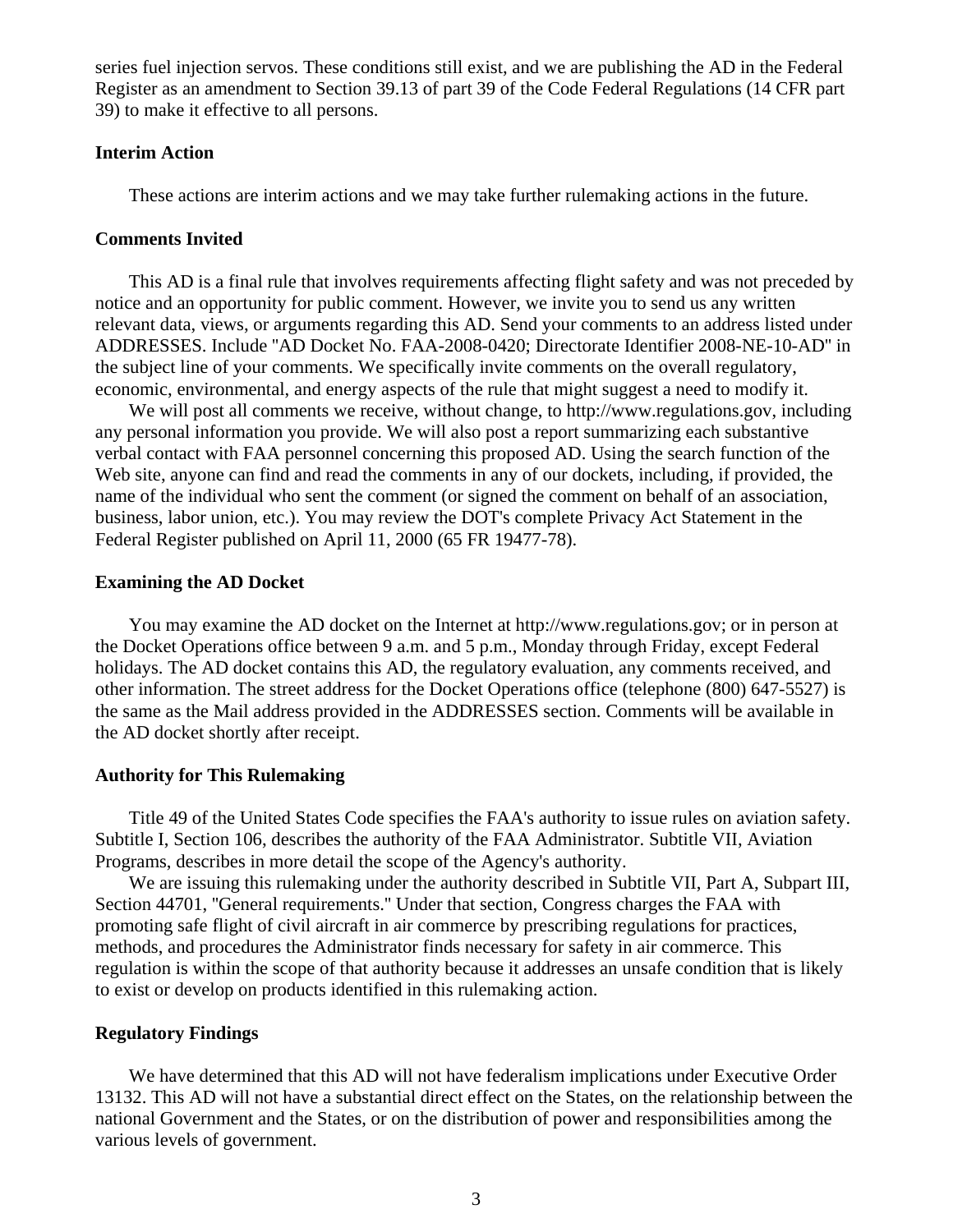For the reasons discussed above, I certify that this AD:

1. Is not a ''significant regulatory action'' under Executive Order 12866;

 2. Is not a ''significant rule'' under the DOT Regulatory Policies and Procedures (44 FR 11034, February 26, 1979); and

 3. Will not have a significant economic impact, positive or negative, on a substantial number of small entities under the criteria of the Regulatory Flexibility Act.

 We prepared a summary of the costs to comply with this AD and placed it in the AD Docket. You may get a copy of this summary at the address listed under ADDRESSES.

# **List of Subjects in 14 CFR Part 39**

Air transportation, Aircraft, Aviation safety, Safety.

## **Adoption of the Amendment**

Under the authority delegated to me by the Administrator, the Federal Aviation Administration amends part 39 of the Federal Aviation Regulations (14 CFR part 39) as follows:

# **PART 39–AIRWORTHINESS DIRECTIVES**

1. The authority citation for part 39 continues to read as follows:

Authority: 49 U.S.C. 106(g), 40113, 44701.

# **§ 39.13 [Amended]**

2. The FAA amends § 39.13 by adding the following new airworthiness directive: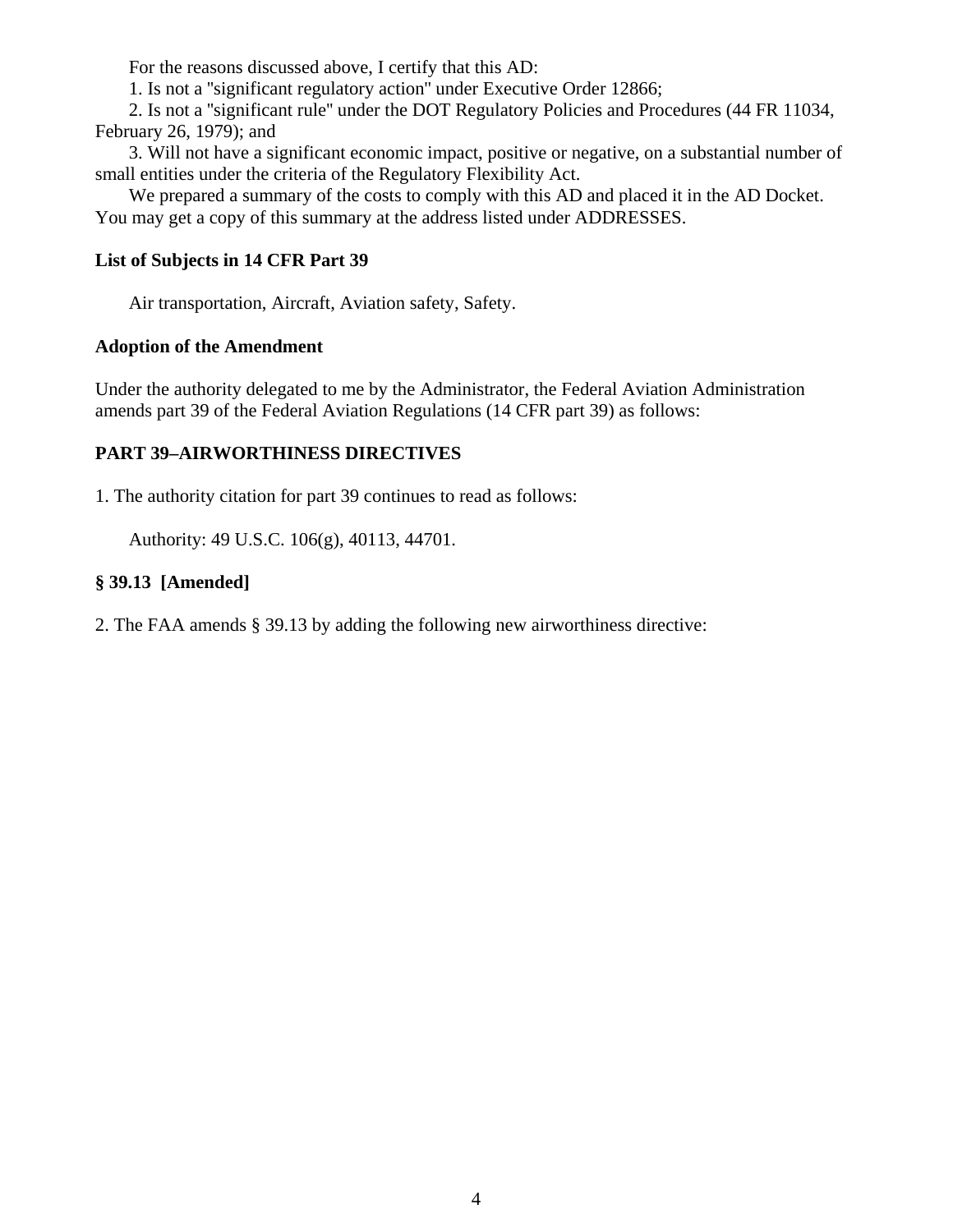# **AIRWORTHINESS DIRECTIVE**



**www.faa.gov/aircraft/safety/alerts/**  www.gpoaccess.gov/fr/advanced.html

**2008-08-14 Precision Airmotive LLC:** Amendment 39-15466. Docket No. FAA-2008-0420; Directorate Identifier 2008-NE-10-AD.

# **Effective Date**

 (a) This airworthiness directive (AD) becomes effective April 29, 2008, to all persons except those persons to whom it was made immediately effective by emergency AD 2008-06-51, issued March 12, 2008, which contained the requirements of this amendment.

# **Affected ADs**

(b) This AD supersedes AD 2008-06-51.

# **Applicability**

 (c) This AD applies to the following reciprocating engines with an installed Precision Airmotive LLC, RSA-5 or RSA-10 series fuel injection servo, having a servo plug gasket, part number (P/N) 365533, installed under the fuel injection servo plug, P/N 383493:

 (1) Lycoming Engines IO, (L)IO, TIO, (L)TIO, AEIO, AIO, IGO, IVO, and HIO series reciprocating engines, regardless of displacement, either new, rebuilt, overhauled, or repaired since August 22, 2006, and/or with an affected fuel injection servo installed either new, rebuilt, overhauled, or repaired since August 22, 2006.

 (2) Teledyne Continental Motors TSIO-360-RB reciprocating engines, either new, rebuilt, overhauled, or repaired since August 22, 2006, and/or with an affected fuel injection servo installed either new, rebuilt, overhauled, or repaired since August 22, 2006.

 (3) Superior Air Parts, Inc. IO-360 series reciprocating engines, either new, rebuilt, overhauled, or repaired since August 22, 2006, and/or with an affected fuel injection servo installed either new, rebuilt, overhauled, or repaired since August 22, 2006.

 (4) This AD also applies to any other Precision Airmotive LLC fuel injection servos received since August 22, 2006, or any fuel injection servos that have had the fuel injection servo plug, P/N 383493, removed during maintenance since August 22, 2006.

## **Unsafe Condition**

 (d) This AD results from eighteen reports of fuel injection servo plugs, P/N 383493, that had loosened or completely backed out of the threaded plug hole on the regulator cover of the fuel injection servo. We are issuing this AD to prevent a lean running engine, which could result in a substantial loss of engine power and subsequent loss of control of the airplane.

# **Compliance**

 (e) You are responsible for having the actions required by this AD performed before further flight, unless the actions have already been done. The actions required by this AD must be done by an FAA-licensed mechanic.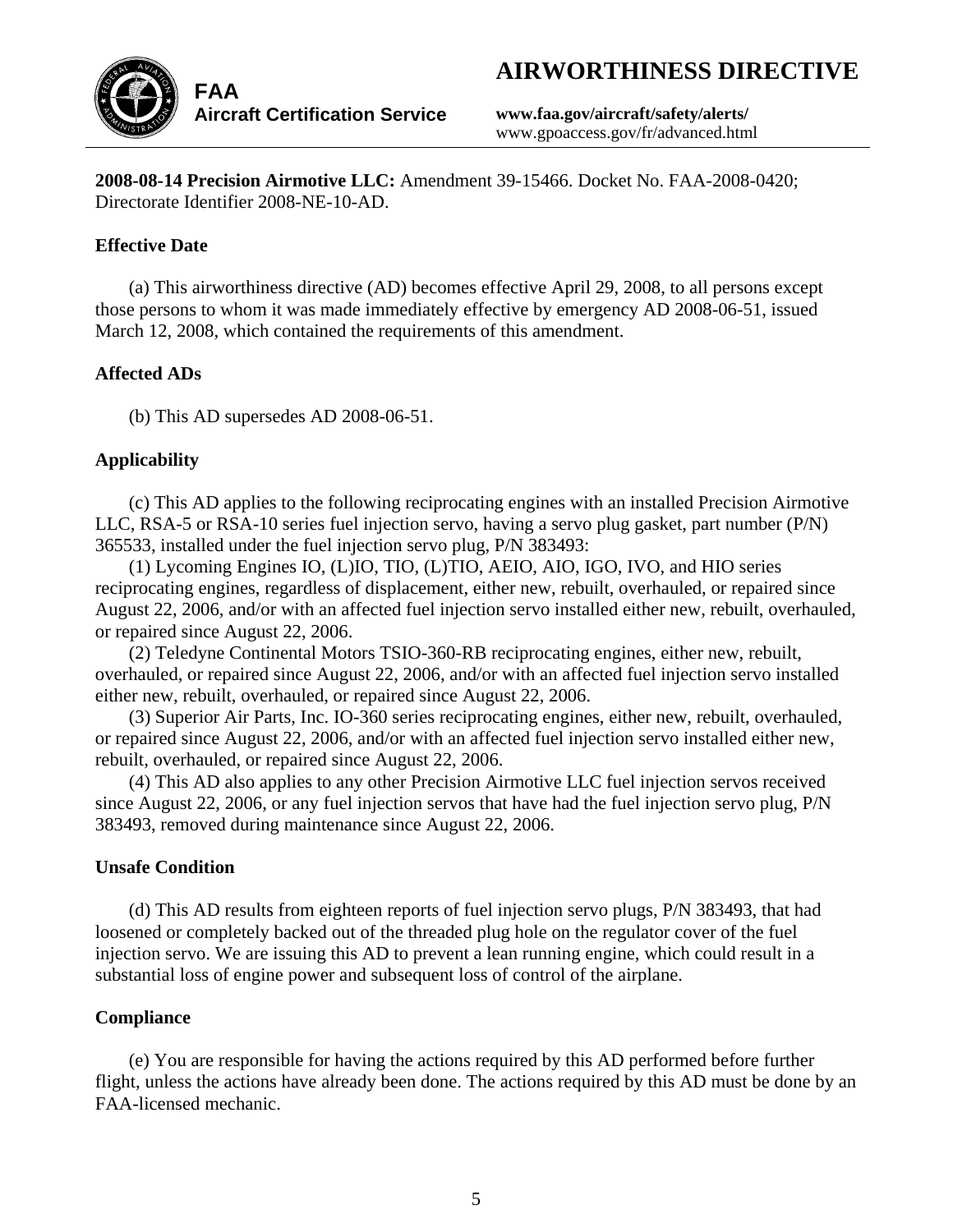## **Initial Inspection**

 (f) Inspect the fuel injection servo plug, P/N 383493, for looseness, by attempting to turn it by hand, while being careful not to damage the safety wire or seal. If the plug moves, it is loose.

(g) If the plug is not loose, go to paragraph (i) of this AD.

(h) If the plug is loose, do the following:

 (1) Carefully cut and remove the safety wire that spans between the servo plug and regulator cover only.

 (2) Remove the servo plug while ensuring that the gasket, P/N 365533, that is behind the plug, is not lost. The gasket may be slightly stuck to the regulator cover.

 (3) Examine the threads on the servo plug and regulator cover for damage. Threads should be smooth and consistent, with no burrs or chips. The servo plug outer diameter threads should also measure within 0.7419-0.7500-inch.

 (4) If the threads on either the servo plug or the regulator cover are damaged, or do not measure within the limits in paragraph (h)(3) of this AD, the servo is not eligible for any installation and must be replaced before further flight.

 (5) Inspect the gasket, P/N 365533, for tears and other damage. We are allowing the re-use of undamaged gaskets. Replace damaged gaskets with a new gasket, P/N 365533.

 (6) When reassembling, do not install any servo plug or regulator cover that is not eligible for installation. Install the gasket onto the servo plug and reassemble the servo plug to the regulator cover.

 (7) Torque the servo plug to a new, higher torque of 90-100 in-lbs, to help maintain the proper clamp-up force against the plug and cover.

 (8) Safety wire the servo plug with 0.025-inch diameter wire to the regulator cover. Information on properly safety wiring the plug can be found in Precision Airmotive LLC Mandatory Service Bulletin No. PRS-107, Revision 1, dated March 6, 2008.

(9) Inspect all other safety wire on the servo. Replace any that are damaged.

## **Repetitive Inspections**

 (i) At every engine oil change or within every 50 hours of engine run time, whichever occurs first, repeat the inspection and remedial steps specified in paragraphs (f) through (h)(9) of this AD.

### **Special Flight Permits Prohibited**

(j) Under 14 CFR part 39.23, we are prohibiting special flight permits.

### **Alternative Methods of Compliance**

 (k) The Manager, Seattle Aircraft Certification Office, may approve alternative methods of compliance for this AD if requested using the procedures found in 14 CFR 39.19.

## **Related Information**

 (l) Precision Airmotive LLC Mandatory Service Bulletin No. PRS-107, Revision 1, dated March 6, 2008, pertains to the subject of this AD. You can get the service information identified in this AD from http://www.precisionairmotive.com.